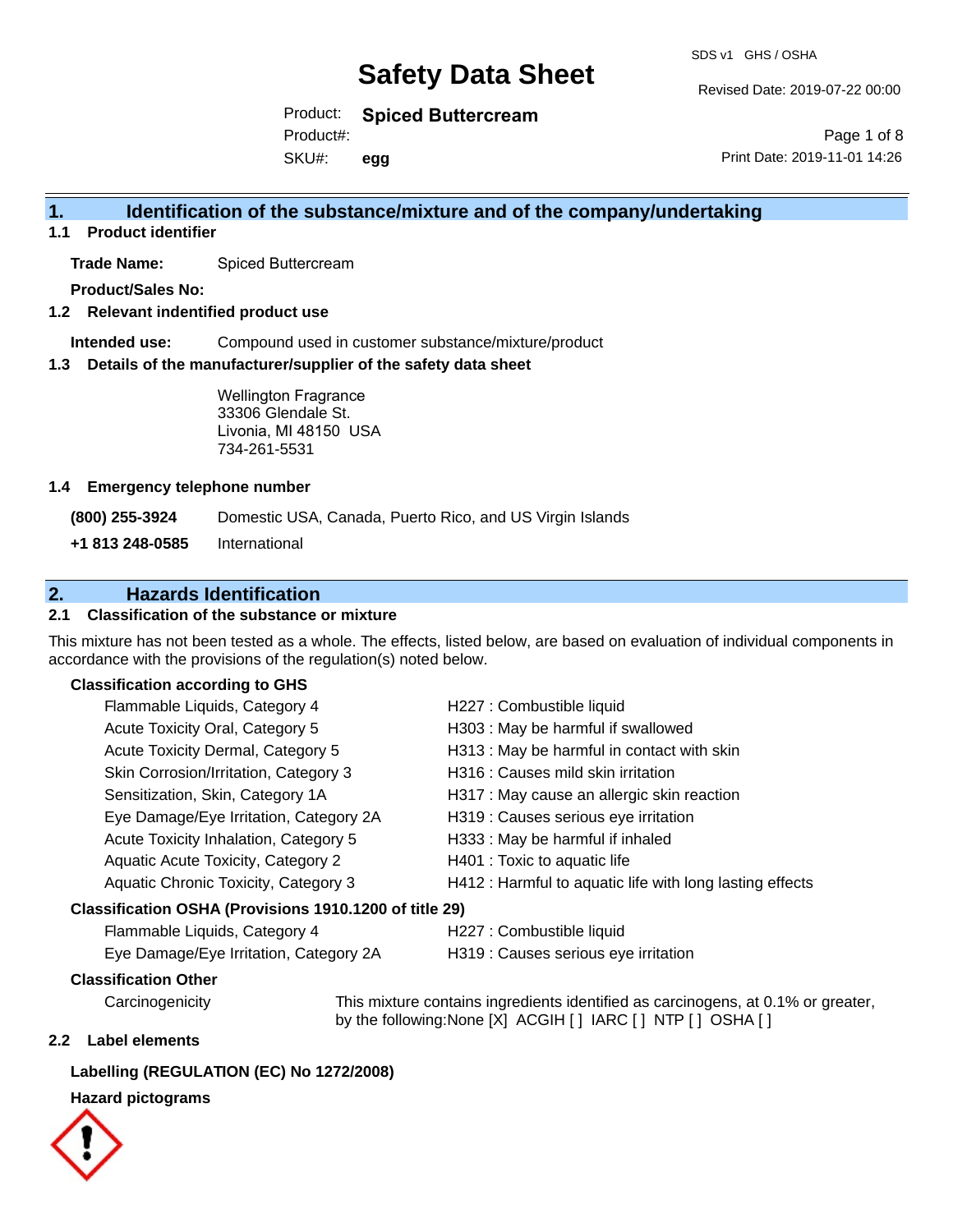SDS v1 GHS / OSHA

### Product: **Spiced Buttercream**

Product#:

SKU#: **egg** Revised Date: 2019-07-22 00:00

Page 2 of 8 Print Date: 2019-11-01 14:26

| <b>Hazard statments</b>         |                                                                                                                                       |
|---------------------------------|---------------------------------------------------------------------------------------------------------------------------------------|
| H <sub>227</sub>                | Combustible liquid                                                                                                                    |
| H <sub>303</sub>                | May be harmful if swallowed                                                                                                           |
| H313                            | May be harmful in contact with skin                                                                                                   |
| H316                            | Causes mild skin irritation                                                                                                           |
| H317                            | May cause an allergic skin reaction                                                                                                   |
| H319                            | Causes serious eye irritation                                                                                                         |
| H333                            | May be harmful if inhaled                                                                                                             |
| H401                            | Toxic to aquatic life                                                                                                                 |
| H412                            | Harmful to aquatic life with long lasting effects                                                                                     |
| <b>Precautionary Statements</b> |                                                                                                                                       |
| <b>Prevention:</b>              |                                                                                                                                       |
| P <sub>235</sub>                | Keep cool                                                                                                                             |
| P264                            | Wash hands thoroughly after handling                                                                                                  |
| P272                            | Contaminated work clothing should not be allowed out of the workplace                                                                 |
| P <sub>273</sub>                | Avoid release to the environment                                                                                                      |
| <b>Response:</b>                |                                                                                                                                       |
| $P302 + P352$                   | IF ON SKIN: Wash with soap and water                                                                                                  |
| $P304 + P312$                   | IF INHALED: Call a POISON CENTER or doctor/physician if you feel unwell                                                               |
| $P305 + P351 + P338$            | IF IN EYES: Rinse cautiously with water for several minutes Remove contact lenses if<br>present and easy to do. continue rinsing      |
| P312                            | Call a POISON CENTER or doctor/physician if you feel unwell                                                                           |
| $P333 + P313$                   | If skin irritation or a rash occurs: Get medical advice/attention                                                                     |
| $P337 + P313$                   | If eye irritation persists: Get medical advice/attention                                                                              |
| P363                            | Wash contaminated clothing before reuse                                                                                               |
| P370 + P378                     | In case of fire: Use Carbon dioxide (CO2), Dry chemical, or Foam for extinction. Do not use<br>a direct water jet on burning material |
| 2.3<br><b>Other Hazards</b>     |                                                                                                                                       |

**no data available**

**Signal Word: Warning**

## **3. Composition/Information on Ingredients**

### **3.1 Mixtures**

This product is a complex mixture of ingredients, which contains among others the following substance(s), presenting a health or environmental hazard within the meaning of the UN Globally Harmonized System of Classification and Labeling of Chemicals (GHS):

| CAS#<br>Ingredient | EC#                        | Conc.<br>Range | <b>GHS Classification</b> |
|--------------------|----------------------------|----------------|---------------------------|
| $101 - 39 - 3$     | 202-938-8                  | $2 - 5 \%$     | H303; H317; H401          |
|                    | alpha-Methylcinnamaldehyde |                |                           |
| $91 - 64 - 5$      | 202-086-7                  | $2 - 5%$       | H302; H317; H402          |
| Coumarin           |                            |                |                           |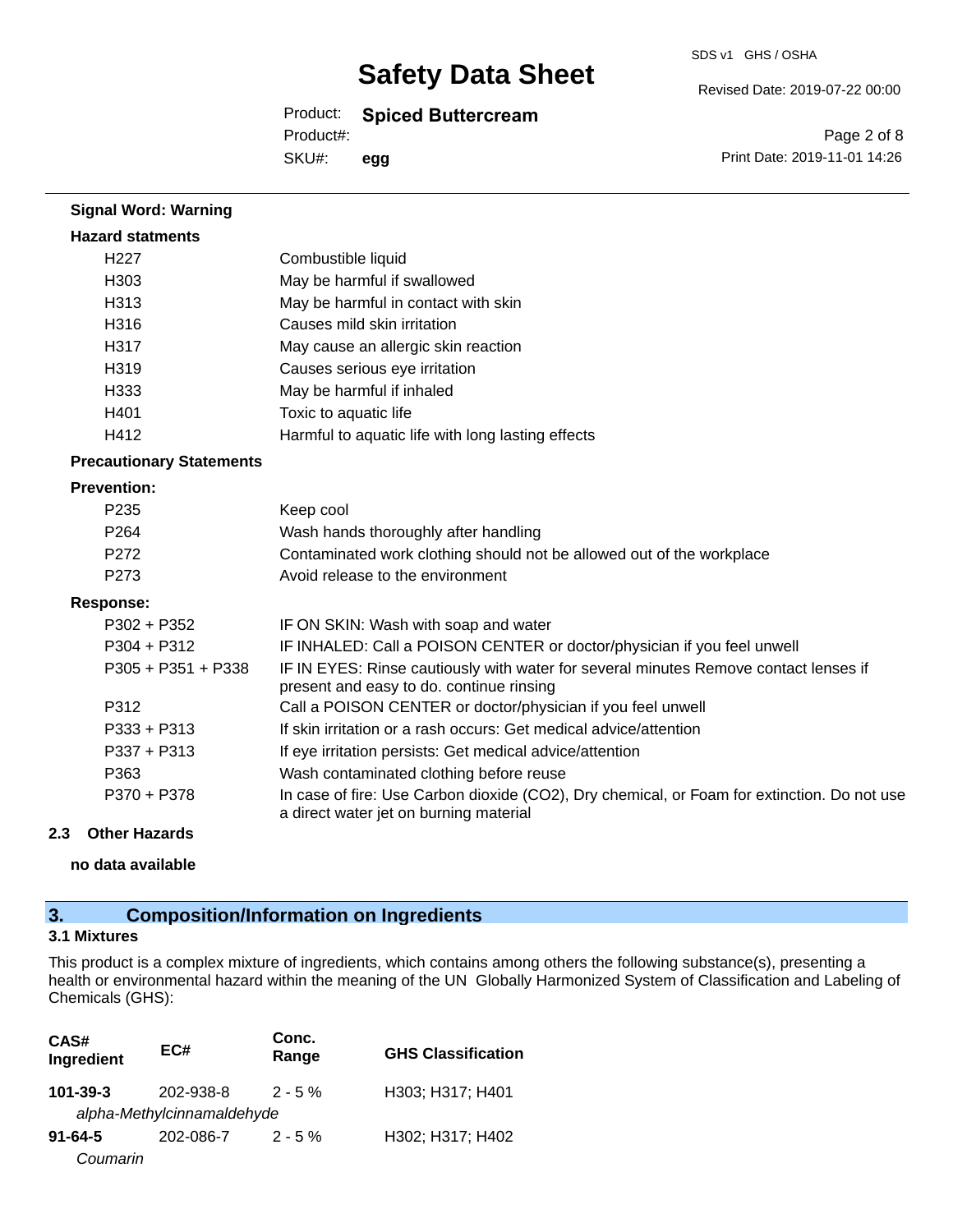### Product: **Spiced Buttercream**

Product#:

SKU#: **egg**

Page 3 of 8 Print Date: 2019-11-01 14:26

| CAS#<br>Ingredient       | EC#                            | Conc.<br>Range                                           | <b>GHS Classification</b>          |  |
|--------------------------|--------------------------------|----------------------------------------------------------|------------------------------------|--|
| 121-32-4                 | 204-464-7                      | $2 - 5%$                                                 | H303; H320; H402                   |  |
|                          | 3-Ethoxy-4-hydroxybenzaldehyde |                                                          |                                    |  |
| 121-33-5<br>vanillin     | 204-465-2                      | $2 - 5%$                                                 | H303; H319                         |  |
| $123 - 11 - 5$           | 204-602-6                      | $2 - 5%$                                                 | H303; H402; H412                   |  |
| Anisaldehyde             |                                |                                                          |                                    |  |
| 8030-89-5                | 232-449-5                      | $2 - 5%$                                                 | H225; H316; H319; H336             |  |
| Rum ether                |                                |                                                          |                                    |  |
| 118-58-1                 | 204-262-9                      | $1 - 2%$                                                 | H303; H317; H320; H401; H412       |  |
| <b>Benzyl Salicylate</b> |                                |                                                          |                                    |  |
| 106-29-6                 | 203-381-3                      | $1 - 2%$                                                 | H316                               |  |
| Geranyl butyrate         |                                |                                                          |                                    |  |
| $123 - 51 - 3$           | 204-633-5                      | $1 - 2%$                                                 | H226; H303; H313; H315; H318; H335 |  |
| Isoamyl alcohol          |                                |                                                          |                                    |  |
| 120-51-4                 | 204-402-9                      | $1 - 2%$                                                 | H302; H313; H400; H411             |  |
| <b>Benzyl Benzoate</b>   |                                |                                                          |                                    |  |
| 104-55-2                 | 203-213-9                      | $0.1 - 1.0 %$                                            | H303; H312; H315; H317; H319; H401 |  |
| Cinnamal                 |                                |                                                          |                                    |  |
|                          |                                | See Section 16 for full text of GHS classification codes |                                    |  |

See Section 16 for full text of GHS classification codes which where not shown in section 2

Total Hydrocarbon Content (%  $w/w$ ) = 0.53

## **4. First Aid Measures**

### **4.1 Description of first aid measures**

| Inhalation:           | Remove from exposure site to fresh air and keep at rest.<br>Obtain medical advice.                            |
|-----------------------|---------------------------------------------------------------------------------------------------------------|
| Eye Exposure:         | Flush immediately with water for at least 15 minutes.<br>Contact physician if symptoms persist.               |
| <b>Skin Exposure:</b> | Remove contaminated clothes. Wash thoroughly with water (and soap).<br>Contact physician if symptoms persist. |
| Ingestion:            | Rinse mouth with water and obtain medical advice.                                                             |
| 4.2                   | Most important symptoms and effects, both acute and delayed                                                   |
| Symptoms:             | no data available                                                                                             |
| Risks:                | Refer to Section 2.2 "Hazard Statements"                                                                      |
| 4.3                   | Indication of any immediate medical attention and special treatment needed                                    |

Revised Date: 2019-07-22 00:00

SDS v1 GHS / OSHA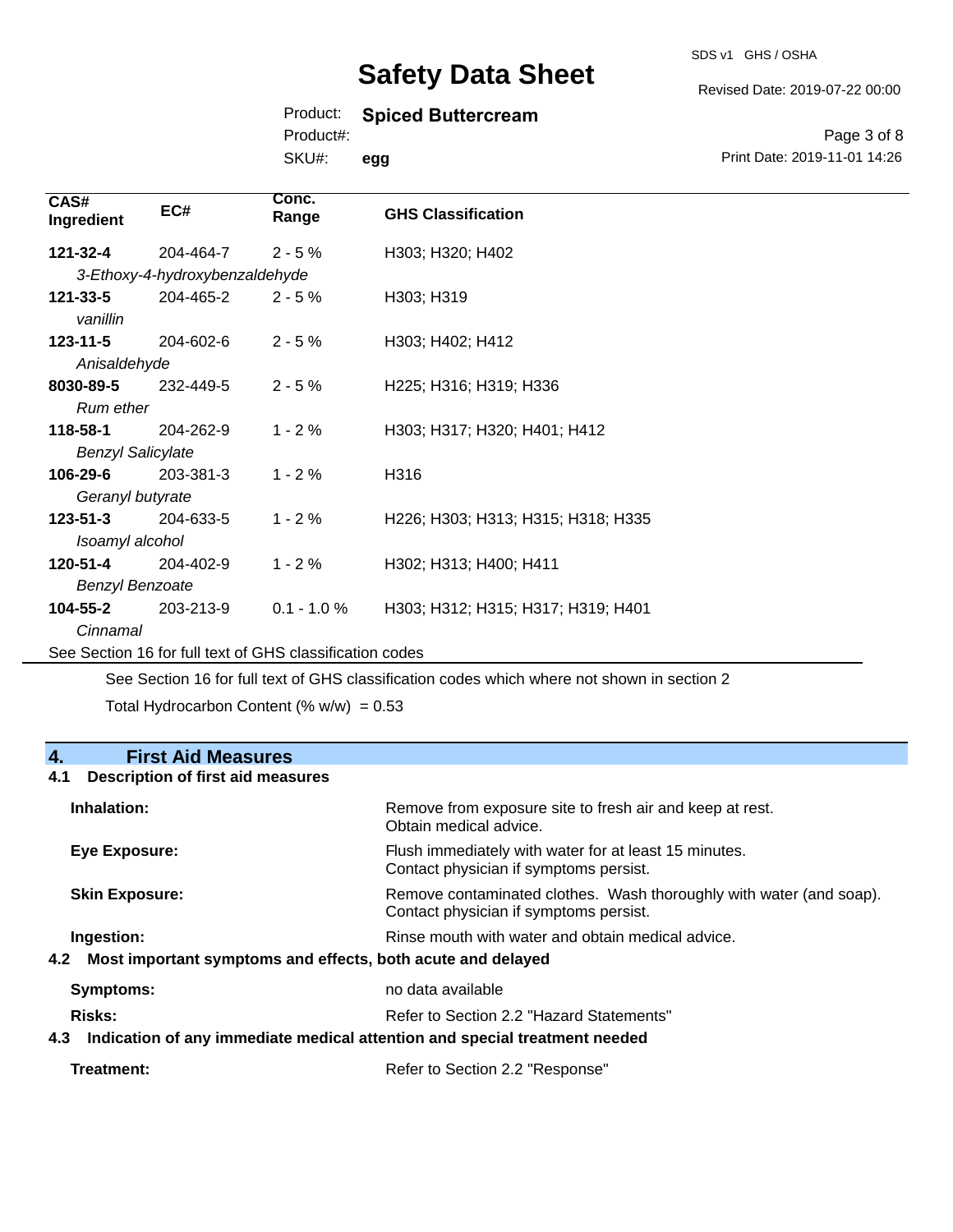SDS v1 GHS / OSHA

Revised Date: 2019-07-22 00:00

Product: **Spiced Buttercream**

Product#:

SKU#: **egg**

Page 4 of 8 Print Date: 2019-11-01 14:26

| 5 <sub>1</sub><br><b>Fire-Fighting measures</b><br><b>Extinguishing media</b><br>5.1 |                                                   |
|--------------------------------------------------------------------------------------|---------------------------------------------------|
| Suitable:                                                                            | Carbon dioxide (CO2), Dry chemical, Foam          |
| Unsuitable<br>Special hazards arising from the substance or mixture<br>$5.2^{\circ}$ | Do not use a direct water jet on burning material |
| During fire fighting:<br><b>Advice for firefighters</b><br>5.3                       | Water may be ineffective                          |
| <b>Further information:</b>                                                          | Standard procedure for chemical fires             |

### **6. Accidental Release Measures**

### **6.1 Personal precautions, protective equipment and emergency procedures**

Avoid inhalation and contact with skin and eyes. A self-contained breathing apparatus is recommended in case of a major spill.

### **6.2 Environmental precautions**

Keep away from drains, soil, and surface and groundwater.

#### **6.3 Methods and materials for containment and cleaning up**

Clean up spillage promptly. Remove ignition sources. Provide adequate ventilation. Avoid excessive inhalation of vapors. Gross spillages should be contained by use of sand or inert powder and disposed of according to the local regulations.

#### **6.4 Reference to other sections**

Not Applicable

## **7. Handling and Storage**

### **7.1 Precautions for safe handling**

Apply according to good manufacturing and industrial hygiene practices with proper ventilation. Do not drink, eat or smoke while handling. Respect good personal hygiene.

### **7.2 Conditions for safe storage, including any incompatibilities**

Store in a cool, dry and ventilated area away from heat sources and protected from light in tightly closed original container. Avoid uncoated metal container. Keep air contact to a minimum.

### **7.3 Specific end uses**

No information available

### **8. Exposure Controls/Personal Protection**

### **8.1 Control parameters**

**Exposure Limits: Component** ACGIH TWA ppm STEL ppm TWA ppm STEL ppm ACGIH OSHA OSHA **123-51-3** *Isoamyl alcohol* 100 125 100 **Engineering Controls:** Use local exhaust as needed.

### **8.2 Exposure controls - Personal protective equipment**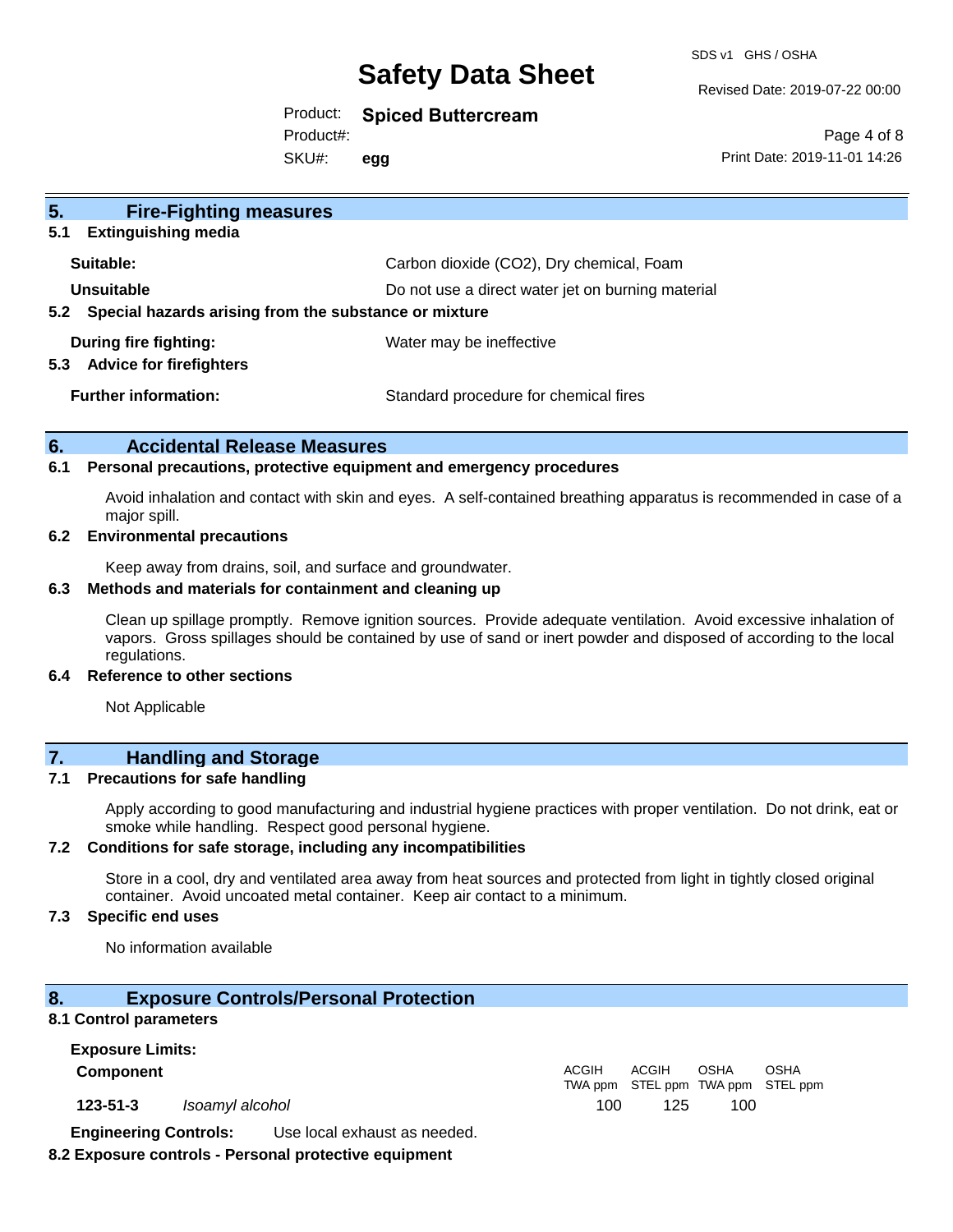SDS v1 GHS / OSHA

|                 |           | Product: Spiced Buttercream            |                                                                                                |
|-----------------|-----------|----------------------------------------|------------------------------------------------------------------------------------------------|
|                 | Product#: |                                        | Page 5 of 8                                                                                    |
|                 | SKU#:     | egg                                    | Print Date: 2019-11-01 14:26                                                                   |
| Eye protection: |           | as may be appropriate for the exposure | Tightly sealed goggles, face shield, or safety glasses with brow guards and side shields, etc. |

**Respiratory protection:** Avoid excessive inhalation of concentrated vapors. Apply local ventilation where appropriate. **Skin protection:** Avoid Skin contact. Use chemically resistant gloves as needed.

## **9. Physical and Chemical Properties**

### **9.1 Information on basic physical and chemical properties**

| Appearance:                  | Liquid                                   |
|------------------------------|------------------------------------------|
| Odor:                        | Conforms to Standard                     |
| Color:                       | Yellow Tint (G1) to Greenish Yellow (G4) |
| <b>Viscosity:</b>            | Liquid                                   |
| <b>Freezing Point:</b>       | Not determined                           |
| <b>Boiling Point:</b>        | Not determined                           |
| <b>Melting Point:</b>        | Not determined                           |
| <b>Flashpoint (CCCFP):</b>   | 155 F (68.33 C)                          |
| <b>Auto flammability:</b>    | Not determined                           |
| <b>Explosive Properties:</b> | None Expected                            |
| <b>Oxidizing properties:</b> | None Expected                            |
| Vapor Pressure (mmHg@20 C):  | 7.6036                                   |
| %VOC:                        | 7.60                                     |
| Specific Gravity @ 25 C:     | 0.9600                                   |
| Density @ 25 C:              | 0.9570                                   |
| Refractive Index @ 20 C:     | 1.4660                                   |
| Soluble in:                  | Oil                                      |

## **10. Stability and Reactivity**

| 10.1 Reactivity                         | None                                               |
|-----------------------------------------|----------------------------------------------------|
| <b>10.2 Chemical stability</b>          | Stable                                             |
| 10.3 Possibility of hazardous reactions | None known                                         |
| 10.4 Conditions to avoid                | None known                                         |
| 10.5 Incompatible materials             | Strong oxidizing agents, strong acids, and alkalis |
| 10.6 Hazardous decomposition products   | None known                                         |

### **11. Toxicological Information**

### **11.1 Toxicological Effects**

Acute Toxicity Estimates (ATEs) based on the individual Ingredient Toxicity Data utilizing the "Additivity Formula"

**Acute toxicity - Oral - (Rat) mg/kg** (LD50: 3533.7833) May be harmful if swallowed

Revised Date: 2019-07-22 00:00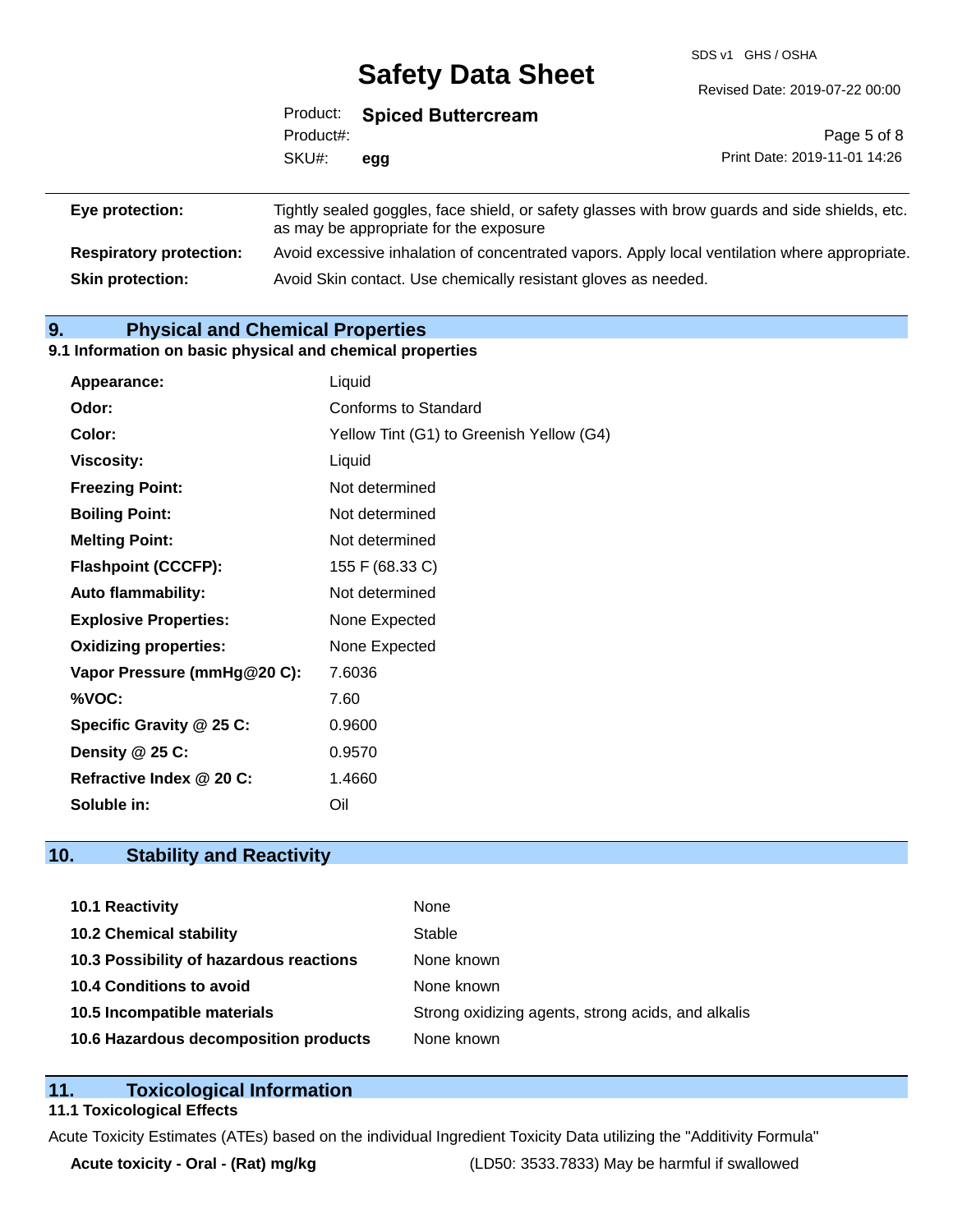SDS v1 GHS / OSHA

Revised Date: 2019-07-22 00:00

Product: **Spiced Buttercream**

SKU#: Product#: **egg**

Page 6 of 8 Print Date: 2019-11-01 14:26

| Acute toxicity - Dermal - (Rabbit) mg/kg           | (LD50: 3765.3779) May be harmful in contact with skin    |
|----------------------------------------------------|----------------------------------------------------------|
| Acute toxicity - Inhalation - (Rat) mg/L/4hr       | (LD50: 97.0383) May be harmful if inhaled                |
| Skin corrosion / irritation                        | May be harmful if inhaled                                |
| Serious eye damage / irritation                    | Causes serious eye irritation                            |
| <b>Respiratory sensitization</b>                   | Not classified - the classification criteria are not met |
| <b>Skin sensitization</b>                          | May cause an allergic skin reaction                      |
| <b>Germ cell mutagenicity</b>                      | Not classified - the classification criteria are not met |
| Carcinogenicity                                    | Not classified - the classification criteria are not met |
| <b>Reproductive toxicity</b>                       | Not classified - the classification criteria are not met |
| Specific target organ toxicity - single exposure   | Not classified - the classification criteria are not met |
| Specific target organ toxicity - repeated exposure | Not classified - the classification criteria are not met |
| <b>Aspiration hazard</b>                           | Not classified - the classification criteria are not met |
|                                                    |                                                          |
|                                                    |                                                          |
| 12.<br><b>Ecological Information</b>               |                                                          |
|                                                    |                                                          |
| 12.1 Toxicity<br><b>Acute acquatic toxicity</b>    | Toxic to aquatic life                                    |
| <b>Chronic acquatic toxicity</b>                   | Harmful to aquatic life with long lasting effects        |
| <b>Toxicity Data on soil</b>                       | no data available                                        |
| <b>Toxicity on other organisms</b>                 | no data available                                        |
|                                                    |                                                          |
| 12.2 Persistence and degradability                 | no data available                                        |
| 12.3 Bioaccumulative potential                     | no data available                                        |
| 12.4 Mobility in soil                              | no data available                                        |
| 12.5 Other adverse effects                         | no data available                                        |

### **13. Disposal Conditions**

### **13.1 Waste treatment methods**

Do not allow product to reach sewage systems. Dispose of in accordance with all local and national regulations. Send to a licensed waste management company.The product should not be allowed to enter drains, water courses or the soil. Do not contaminate ponds, waterways or ditches with chemical or used container.

## **14. Transport Information**

**Marine Pollutant** No Chemicals NOI Chemicals NOI

**Regulator Class Pack Group Sub Risk UN-nr. U.S. DOT (Non-Bulk)** Not Regulated - Not Dangerous Goods

**ADR/RID (International Road/Rail)** Not Regulated - Not Dangerous Goods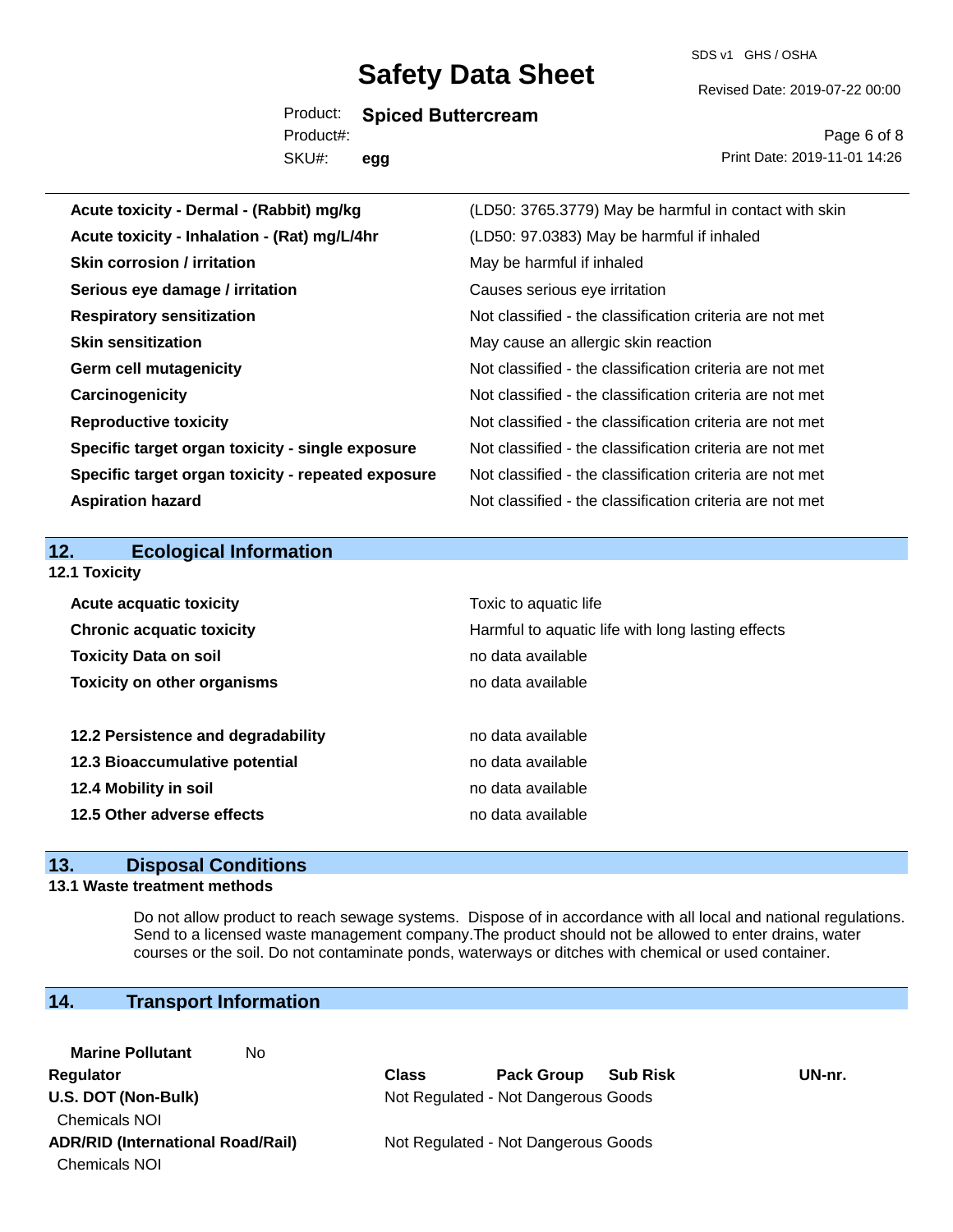Product: **Spiced Buttercream**

SDS v1 GHS / OSHA

Revised Date: 2019-07-22 00:00

|                                                                      |                               | <b>FIUUUCL.</b><br>Product#: | Spiced Buttercream                              | Page 7 of 8                                                  |
|----------------------------------------------------------------------|-------------------------------|------------------------------|-------------------------------------------------|--------------------------------------------------------------|
|                                                                      |                               | SKU#:                        | egg                                             | Print Date: 2019-11-01 14:26                                 |
| <b>IATA (Air Cargo)</b><br><b>Chemicals NOI</b>                      |                               |                              | Not Regulated - Not Dangerous Goods             |                                                              |
| <b>IMDG (Sea)</b><br><b>Chemicals NOI</b>                            |                               |                              | Not Regulated - Not Dangerous Goods             |                                                              |
| 15.                                                                  | <b>Regulatory Information</b> |                              |                                                 |                                                              |
| <b>U.S. Federal Regulations</b>                                      |                               |                              |                                                 |                                                              |
| <b>TSCA (Toxic Substance Control Act)</b>                            |                               |                              |                                                 | All components of the substance/mixture are listed or exempt |
| 40 CFR(EPCRA, SARA, CERCLA and CAA)<br><b>U.S. State Regulations</b> |                               |                              | This product contains NO components of concern. |                                                              |
| <b>California Proposition 65 Warning</b>                             |                               |                              | This product contains the following components: |                                                              |
| 94-59-7                                                              | $202 - 345 - 4 \le 79$ ppm    |                              | Safrole (Natural Source)                        |                                                              |
| 123-35-3(NF 204-622-5 $\leq$ 45 ppm                                  |                               |                              | beta-Myrcene (Natural Source)                   |                                                              |
| $93-15-2$                                                            | $202 - 223 - 0 \le 24$ ppm    |                              | Methyl Eugenol (Natural Source)                 |                                                              |
| <b>Canadian Regulations</b>                                          |                               |                              |                                                 |                                                              |
| <b>DSL</b>                                                           |                               |                              | 100.00% of the components are listed or exempt. |                                                              |
| 16.                                                                  | <b>Other Information</b>      |                              |                                                 |                                                              |

## **GHS H-Statements referred to under section 3 and not listed in section 2**

| H225: Highly flammable liquid and vapor                | H226 : Flammable liquid and vapour         |
|--------------------------------------------------------|--------------------------------------------|
| H302: Harmful if swallowed                             | H312 : Harmful in contact with skin        |
| H315 : Causes skin irritation                          | H317 : May cause an allergic skin reaction |
| H318 : Causes serious eye damage                       | H320 : Causes eye irritation               |
| H335 : May cause respiratory irritation                | H336 : May cause drowsiness or dizziness   |
| H400 : Very Toxic to aquatic life                      | H402 : Harmful to aquatic life             |
| H411 : Toxic to aquatic life with long lasting effects |                                            |
| <b>Total Fractional Values</b>                         |                                            |
| (TFV) Risk                                             | Risk                                       |

- 
- 
- 
- 
- 
- (1.14) Skin Corrosion/Irritation, Category 3
- 
- (51.53) Acute Toxicity Inhalation, Category 5 (4.81) Sensitization, Skin, Category 1B
- (3.91) Sensitization, Skin, Category 1A (2.34) Eye Damage/Eye Irritation, Category 2A
- (1.65) Aquatic Acute Toxicity, Category 2 (1.41) Acute Toxicity Oral, Category 5
- (1.40) Aquatic Chronic Toxicity, Category 3 (1.33) Acute Toxicity Dermal, Category 5